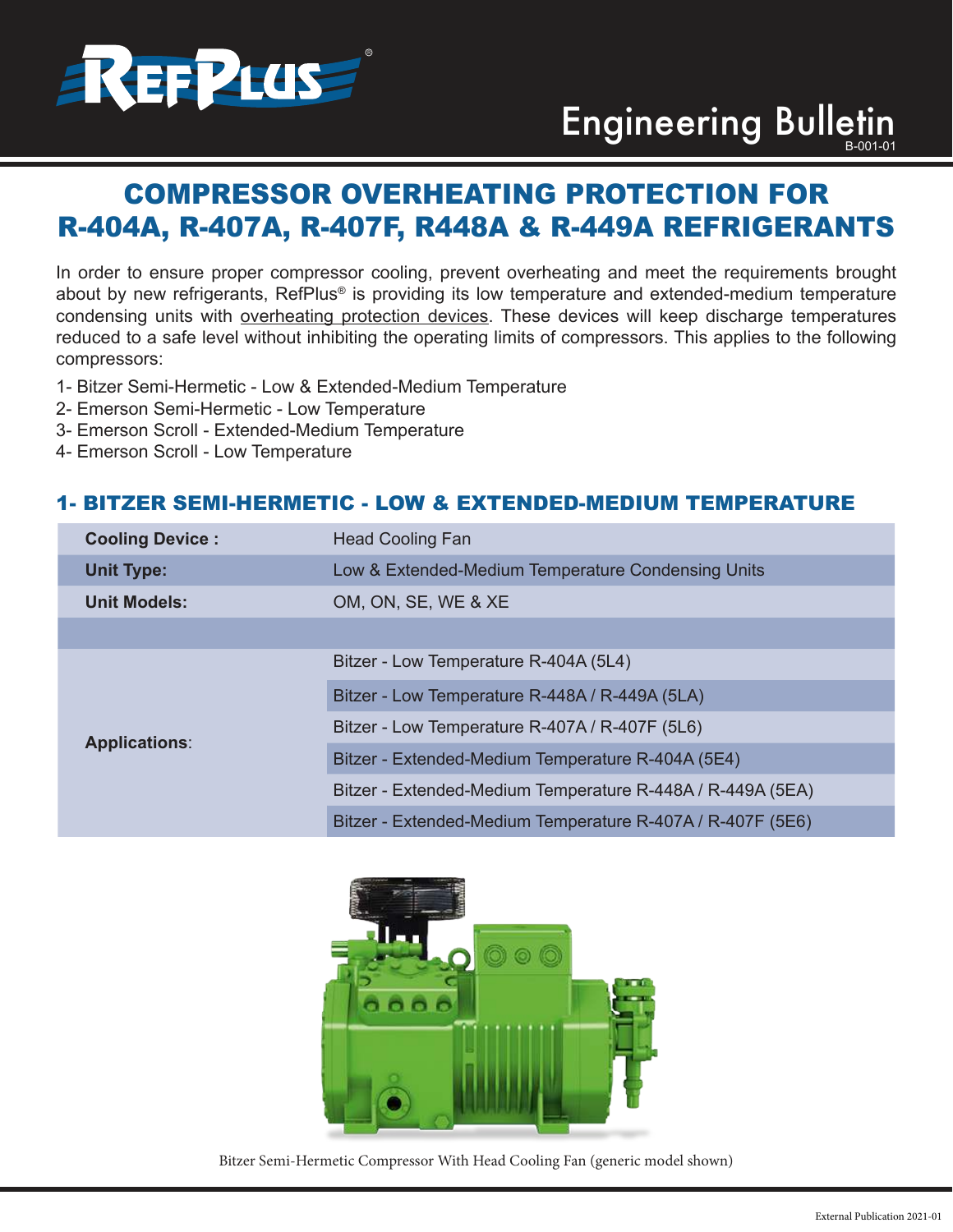# 2- EMERSON SEMI-HERMETIC - LOW TEMPERATURE

| <b>Cooling Device:</b> | Demand Cooling / Head Cooling Fan                                                                                                                                                                                                                                                                                                         |
|------------------------|-------------------------------------------------------------------------------------------------------------------------------------------------------------------------------------------------------------------------------------------------------------------------------------------------------------------------------------------|
| <b>Unit Type:</b>      | Low Temperature Condensing Units                                                                                                                                                                                                                                                                                                          |
| <b>Unit Models:</b>    | OM, ON, SE, WE & XE at R-404A (Head Cooling Fan only)<br>OM, ON, SE, WE & XE at R448A / R449A (1LA) (Demand Cooling & Head Cooling Fan)<br>OM, ON, SE, WE & XE at R407A / R407F (1L6) (Demand Cooling & Head Cooling Fan)<br>IE & OE at R448A / R449A (1LA) (Demand Cooling only)<br>IE & OE at R407A / R407F (1L6) (Demand Cooling only) |
|                        |                                                                                                                                                                                                                                                                                                                                           |
| <b>Applications:</b>   | Emerson - Low Temperature R-404A (1L4)                                                                                                                                                                                                                                                                                                    |
|                        | Emerson - Low Temperature R-448A / R-449A (1LA)                                                                                                                                                                                                                                                                                           |
|                        | Emerson - Low Temperature R-407A / R-407F (1L6)                                                                                                                                                                                                                                                                                           |

# **Demand Cooling System For Semi-Hermetic Compressors**

The Demand Cooling module uses the signal of a discharge head temperature sensor to monitor discharge gas temperature. If a critical temperature is reached, the module energizes a long life injection valve which meters a controlled amount of saturated refrigerant into the compressor suction cavity to cool the suction gas. This process controls the discharge temperature to a safe level. If, for some reason, the discharge temperature rises above a preset maximum level, the Demand Cooling module will turn the compressor off (requiring a manual reset) and actuate its alarm contact. To minimize the amount of refrigerant which must be injected, the suction gas cooling process is performed after the gas has passed around and through the motor.

#### **A 20<sup>o</sup>F superheat limit is recommended and can be mandatory in specific cases.**



Emerson Semi-Hermetic Compressor (generic model shown) with Demand Cooling System and Head Cooling Fan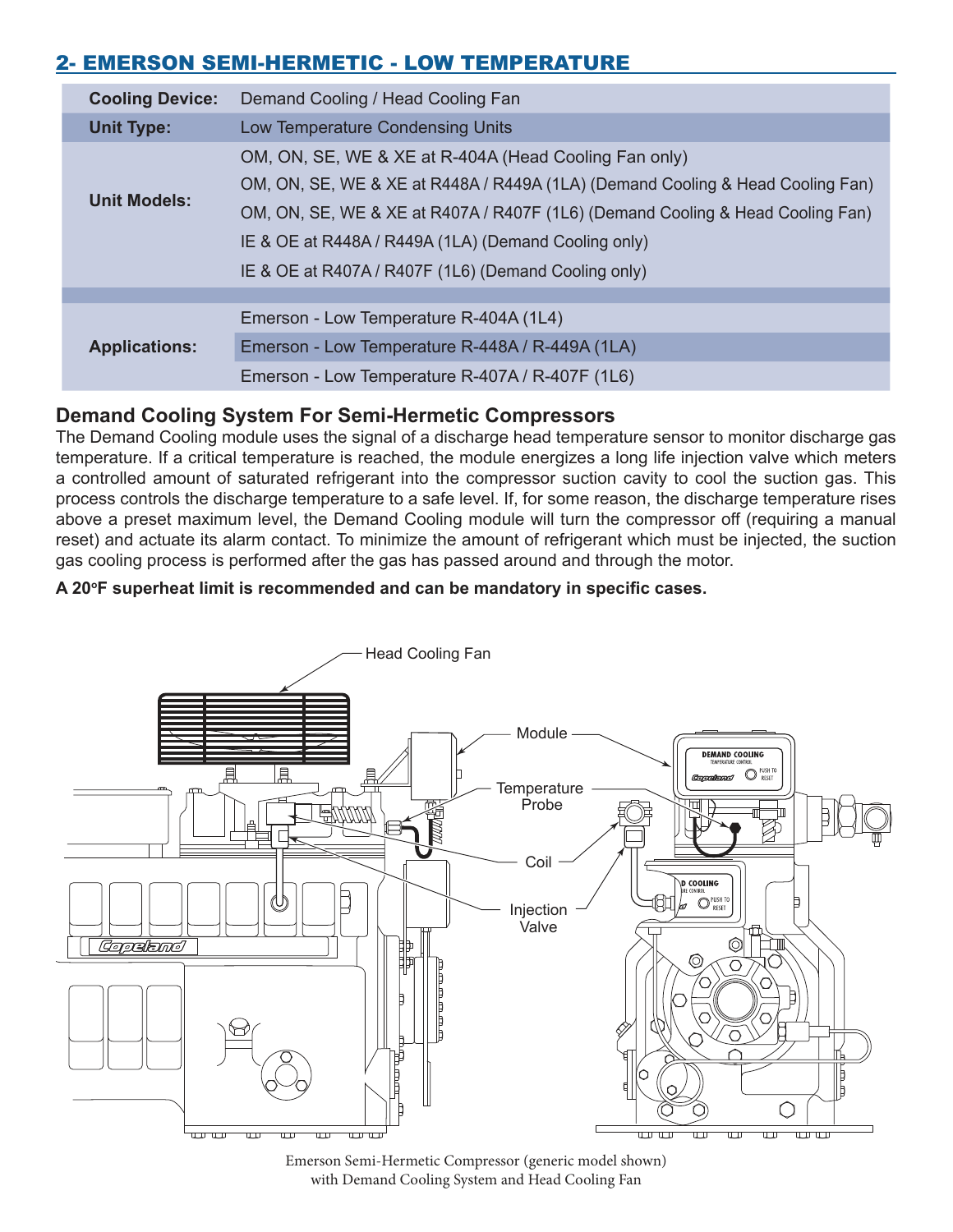# 3- EMERSON SCROLL - EXTENDED-MEDIUM TEMPERATURE

| <b>Overheating Prevention</b><br>Device: | Discharge Line Thermostat                                   |
|------------------------------------------|-------------------------------------------------------------|
| <b>Unit Type:</b>                        | <b>Extended-Medium Temperature Condensing Units</b>         |
| <b>Unit Models:</b>                      | IE & OE                                                     |
|                                          |                                                             |
| <b>Applications:</b>                     | Emerson - Extended-Medium Temperature R-404A (1E4)          |
|                                          | Emerson - Extended-Medium Temperature R-448A / R-449A (1EA) |
|                                          | Emerson - Extended-Medium Temperature R-407A / R-407F (1E6) |

# **Discharge Line Thermostat For Overheating Protection**

Due to the thermodynamic properties of R-407A / R-407F / R-448A / R-449A refrigerants, the superheat at the compressor inlet must be at 20°F. The graph below shows the application envelope for these refrigerants.

To protect the compressor from overheating, RefPlus installs a standard discharge line thermostat on all extendedmedium temperature condensing units equipped with Emerson Scroll compressors. Such thermostats are also installed on low temperature units even though they are not required.

The thermostat has a cut-out setting that will ensure the external discharge line temperature does not exceed the 260°F limit. **A 20<sup>o</sup>F superheat limit at the compressor is mandatory.**

- **Suction accumulator must be insulated.**
- **No heat exchanger should be installed in suction accumulators or on the suction line.**
- **RefPlus units are designed for the following ambient temperature limits at the lower end:**

| <b>SATURATED SUCTION</b><br><b>TEMPERATURE</b> | <b>MAX. AMBIENT</b><br><b>TEMPERATURE</b> |
|------------------------------------------------|-------------------------------------------|
| ∩ºF                                            | $110^{\circ}$ F                           |
| $-10^{\circ}$ F                                | $103$ <sup>O</sup> F                      |
| $-20^{\circ}$ F                                | $95^{\circ}$ F                            |



Application Envelope for R-407A/R-407F/R-448A/R-449A (Extended-Medium Temp)